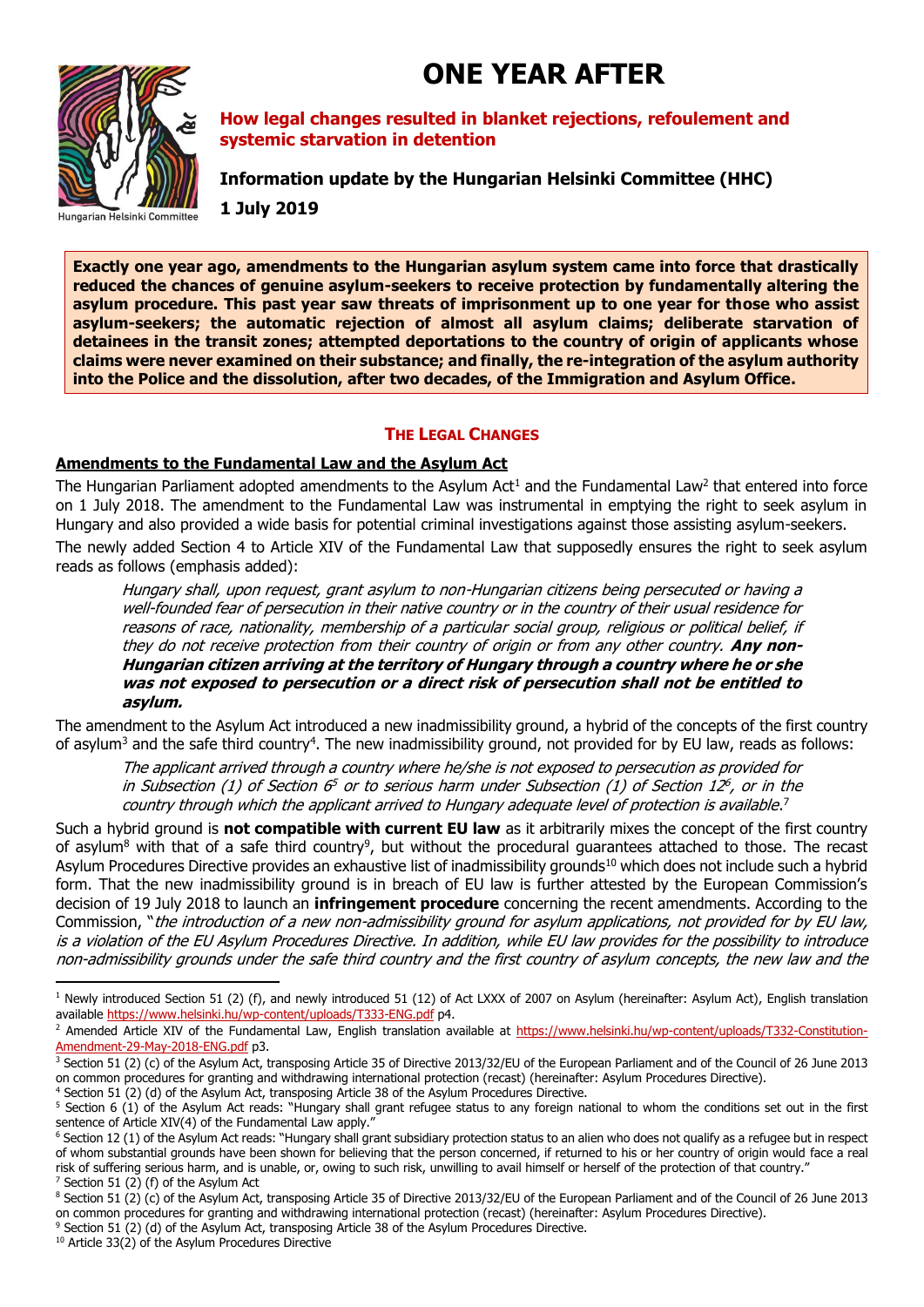constitutional amendment on asylum curtail the right to asylum in a way which is incompatible with the Asylum Qualifications Directive and the EU Charter of Fundamental Rights."<sup>11</sup> The European Commission stepped up this procedure on 24 January 2019 by sending a reasoned opinion to Hungary. The Hungarian government had until 24 March to respond to the Commission; the decision on whether to refer Hungary to the Court of Justice of the European Union is pending.<sup>12</sup>

As of 28 March 2017, persons without the right to stay in Hungary can only lodge an asylum application in either of the two transit zones located at the Hungarian-Serbian border.<sup>13</sup> This means that anyone who would like submit an asylum claim in Hungary can only do so by entering Hungary (the transit zones) from Serbia. Since Hungary regards Serbia as a safe third country,<sup>14</sup> the above-cited new inadmissibility provision abolished any remaining access to a fair asylum procedure in practice.



# **Criminalisation of assistance to asylum-seekers – the Stop Soros package**

Amendments to the Criminal Code and the Police Act **threaten with criminal sanctions those who provide assistance to asylum-seekers** whose claims are found, at a later stage, inadmissible based on this new ground. The relevant subsection of the Criminal Code sets out that "Anyone who conducts organisational activities in order to allow the initiating of an asylum procedure in Hungary by a person who in their country of origin or in the country of their habitual residence or another country via which they had arrived, was not subjected to persecution for reasons of race, nationality, membership of <sup>a</sup> particular social group, religion or political opinion, or their fear of indirect persecution is not well-founded<sup>45</sup> commits the crime of "facilitating illegal immigration" and shall be punishable by confinement. However, if the "crime" is committed by providing assistance to more than one person, or is committed within an 8 kilometre area from the external Schengen borders, punishment shall be **imprisonment up to one year**. 16

The parallel amendments of the Police Act<sup>17</sup> and the State Border Act<sup>18</sup> introduced a possibility for the police to ban from the 8-kilometre zone of Hungary's extra-Schengen borders any Hungarian or foreign citizen who is under criminal proceedings for the *suspicion* of committing the newly introduced crime of facilitating illegal immigration. The provision does not even require formal accusation by a public prosecutor, a mere criminal proceeding initiated by the police suffices to order the ban. Both transit zones of Hungary are in this 8-kilometre area of the Hungarian-Serbian (extra-Schengen) border.

That the target of these provisions was the HHC and its staff is exemplified by the statement of the spokesperson of the ruling Fidesz's parliamentary group, speaking about the HHC: "it is precisely because of such, migrant-friendly organisations threatening national security, that the Stop Soros legislative proposals must be put on Parliament's agenda". 19

# **THE IMPLEMENTATION**

#### **Automatic rejection of asylum claims**

Although the amendments were introduced to Parliament already in May 2018, the changes seemingly caught the Immigration and Asylum Office (IAO) by surprise. Between 1 and 10 July, no asylum-seeker was allowed to enter either of the transit zones and apply for asylum. The first applicants in whose claim the IAO used the new inadmissibility ground to reject them entered the transit zone on 10 July 2018 and were served with a rejection on 8 August. Since then, the HHC is **only aware of 3 positive decisions concerning asylum applications that were lodged after 1 July 2018** by asylum-seekers passing through Serbia: the infamous case of Nikola Gruevski<sup>20</sup> who received refugee status from Hungary and two Iranians who were granted subsidiary protection. All other applications lodged after 1 July 2018 known to the HHC were declared inadmissible.

1

<sup>&</sup>lt;sup>11</sup> European Commission Press Release: Migration and Asylum: Commission takes further steps in infringement procedures against Hungary, 19 July 2018. Available at: [http://europa.eu/rapid/press-release\\_IP-18-4522\\_en.htm](http://europa.eu/rapid/press-release_IP-18-4522_en.htm)

<sup>&</sup>lt;sup>12</sup> European Commission Press Release: Asylum: Commission takes next step in infringement procedure against Hungary for criminalising activities in support of asylum applicants, 24 January 2019. Available at [http://europa.eu/rapid/press-release\\_IP-19-469\\_en.htm](http://europa.eu/rapid/press-release_IP-19-469_en.htm)

<sup>&</sup>lt;sup>13</sup> Section 80/J (1) of Asylum Act

<sup>14</sup> Section 2 of Government Decree no. 191/2015 (VII. 21.)

<sup>&</sup>lt;sup>15</sup> Section 353/A (1) (a) of Act C of 2012 on the Criminal Code (hereinafter: Criminal Code)

<sup>&</sup>lt;sup>16</sup> Sections 353/A (2) and (3) of the Criminal Code

 $17$  Section 46/F of Act XXXIV of 1994 on the Police, "Border security restraining measure"

<sup>&</sup>lt;sup>18</sup> Section 5 (1c) of Act LXXXIX of 2007 on State Border

<sup>19</sup> [https://fidesz.hu/hirek/a-helsinki-bizottsag-migraciot-segito-soros-szervezet\\_227607](https://fidesz.hu/hirek/a-helsinki-bizottsag-migraciot-segito-soros-szervezet_227607)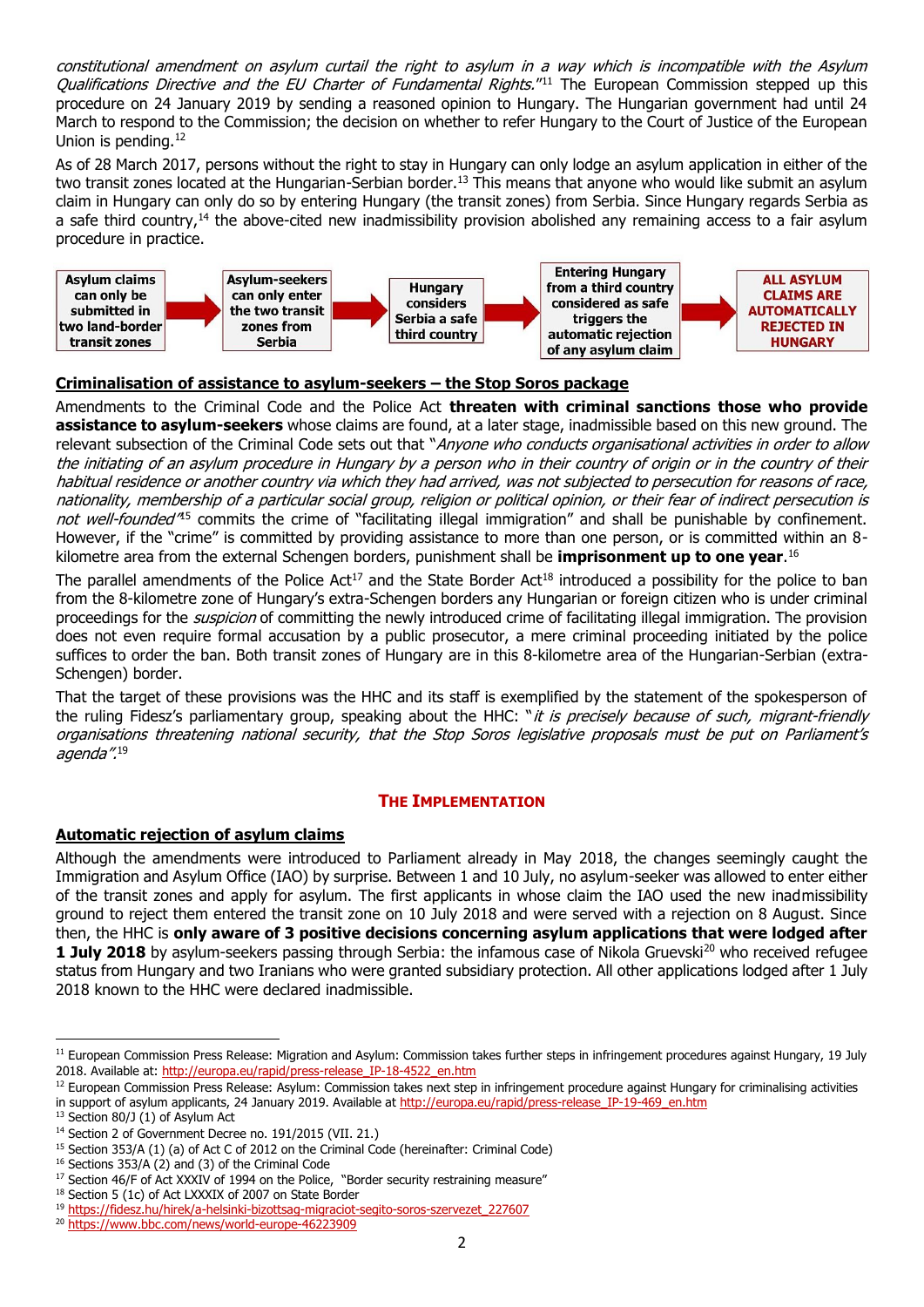# **Request for a preliminary ruling by the EU Court of Justice**

On 7 September 2018, the Budapest Administrative and Labour Court, in a case where the HHC provides legal representation to the applicant, requested a preliminary ruling of the Court of Justice of the EU to decide **whether the new inadmissibility ground is in line with EU law**. <sup>21</sup> In a number of cases, judges decided to suspend the appeal procedure pending the outcome of the preliminary ruling request.

#### **Starvation in detention**

Those asylum-seekers rejected in the transit zones are placed under an alien policing procedure pending their deportation. Since 28 March 2017, the transit zones can be designated as the compulsory place of stay in alien policing procedures as well. Since 1 July 2018, **the IAO has "placed" all rejected applicants in the transit zone after delivering the inadmissibility decision** in their asylum case. In practice, this is merely an administrative step, as the applicants are anyway "placed" in the same transit zone, where they have been de facto detained since they lodged an asylum application.

However, the corresponding government decree that sets out, among others, the details of services to be provided at various types of facilities for persons under an alien policing procedure simply **does not include provisions for the transit zone apart from basic health care**.<sup>22</sup> According to the IAO, this omission is the legal ground for the starvation of rejected applicants. The only exception are children under 18 and pregnant or nursing mothers.

Hungary started to deprive of food some third-country nationals detained in the transit zones in August 2018.<sup>23</sup> After 5 such cases successfully challenged by the HHC by obtaining interim measures from the European Court of Human Rights (ECtHR), the IAO promised in August 2018 to discontinue this practice and provide food to all asylum-seekers in the transit zone. While welcoming the announcement to end starvation, the HHC also warned already in August 2018 that unless the legal framework is amended to clearly stipulate the requirement to provide food to all those detained in the transit zone, similar cases will occur in the future.<sup>24</sup> Less than 6 months later, on 8 February 2019, an Iraqi family of five was informed that the parents would not be given food while detained in the transit zone.<sup>25</sup> The IAO actually refused to provide the parents with food for 5 days, until the HHC secured an interim measure from the ECtHR that ordered the Hungarian authorities to immediately stop this practice. Since August 2018, **the IAO denied food to 23 individuals detained in the transit zones**. In all of these cases, the HHC successfully requested interim measures from the ECtHR.

Although amending the government decree would be very simple, the government has not done so. To avoid starving detainees, an independent Member of Parliament submitted a bill based on the HHC's proposal that is pending approval in the relevant committee.<sup>26</sup> The authorities nonetheless already have the ability to avoid starvation in the transit zones: it is at the discretion of the IAO to decide on the designated compulsory place of stay for foreigners under alien policing procedure. As opposed to asylum-seekers, who can be placed only in the transit zones since 28 March 2017, those under alien policing procedure can be placed in other facilities as well.

#### **Deportation shopping and streamlined refoulement**

The very essence of the (in)admissibility procedure in asylum cases is to identify applications which should not be examined in substance: either because the person already applied for asylum and there are no new findings or elements in his/her case, or because there is another country expected to provide protection to the applicant if he/she is eligible to it. It logically follows from this that if the country which formed the basis for the inadmissibility decision refuses to receive the applicant, it can no longer be considered a state that meets the requirements on which the inadmissibility decision rests (as also reflected in the recast Asylum Procedures Directive). A country can be considered to be a first country of asylum if

(a) he or she has been recognised in that country as a refugee and he or she can still avail himself/herself of that protection; or

(b) he or she otherwise enjoys sufficient protection in that country, including benefiting from the principle of non-refoulement,

**provided that he or she will be readmitted to that country**. 27

<sup>1</sup> <sup>21</sup> LH v Bevándorlási és Menekültügyi Hivatal, C-564/18,

[http://curia.europa.eu/juris/document/document.jsf?text=&docid=208325&pageIndex=0&doclang=en&mode=lst&dir=&occ=first&part=1&cid=743](http://curia.europa.eu/juris/document/document.jsf?text=&docid=208325&pageIndex=0&doclang=en&mode=lst&dir=&occ=first&part=1&cid=7434350) [4350](http://curia.europa.eu/juris/document/document.jsf?text=&docid=208325&pageIndex=0&doclang=en&mode=lst&dir=&occ=first&part=1&cid=7434350)

<sup>22</sup> Government Decree No. 114/2007 (V. 24) on the implementation of Act II of 2007 on the Admission and Right of Residence of Third-Country Nationals

<sup>&</sup>lt;sup>23</sup> See more on this here:<https://www.helsinki.hu/en/denial-of-food-inadmissible-claims/>

<sup>&</sup>lt;sup>24</sup> See our statement here:<https://www.helsinki.hu/en/all-asylum-seekers-finally-get-food-in-the-transit-zones-at-the-border/>

<sup>&</sup>lt;sup>25</sup> See more on the individual cases until 23 April 2019 here: [https://www.helsinki.hu/en/hungary-continues-to-starve-detainees-in-the-transit](https://www.helsinki.hu/en/hungary-continues-to-starve-detainees-in-the-transit-zones/)[zones/](https://www.helsinki.hu/en/hungary-continues-to-starve-detainees-in-the-transit-zones/)

 $\frac{26}{10}$  Bill on the modification of certain acts in order to free the most vulnerable asylum-seekers from detention and to stop the starvation of detainees, T/6493, available at[: https://www.parlament.hu/irom41/06493/06493.pdf](https://www.parlament.hu/irom41/06493/06493.pdf)

<sup>&</sup>lt;sup>27</sup> Article 35 of the Asylum Procedures Directive, emphasis added